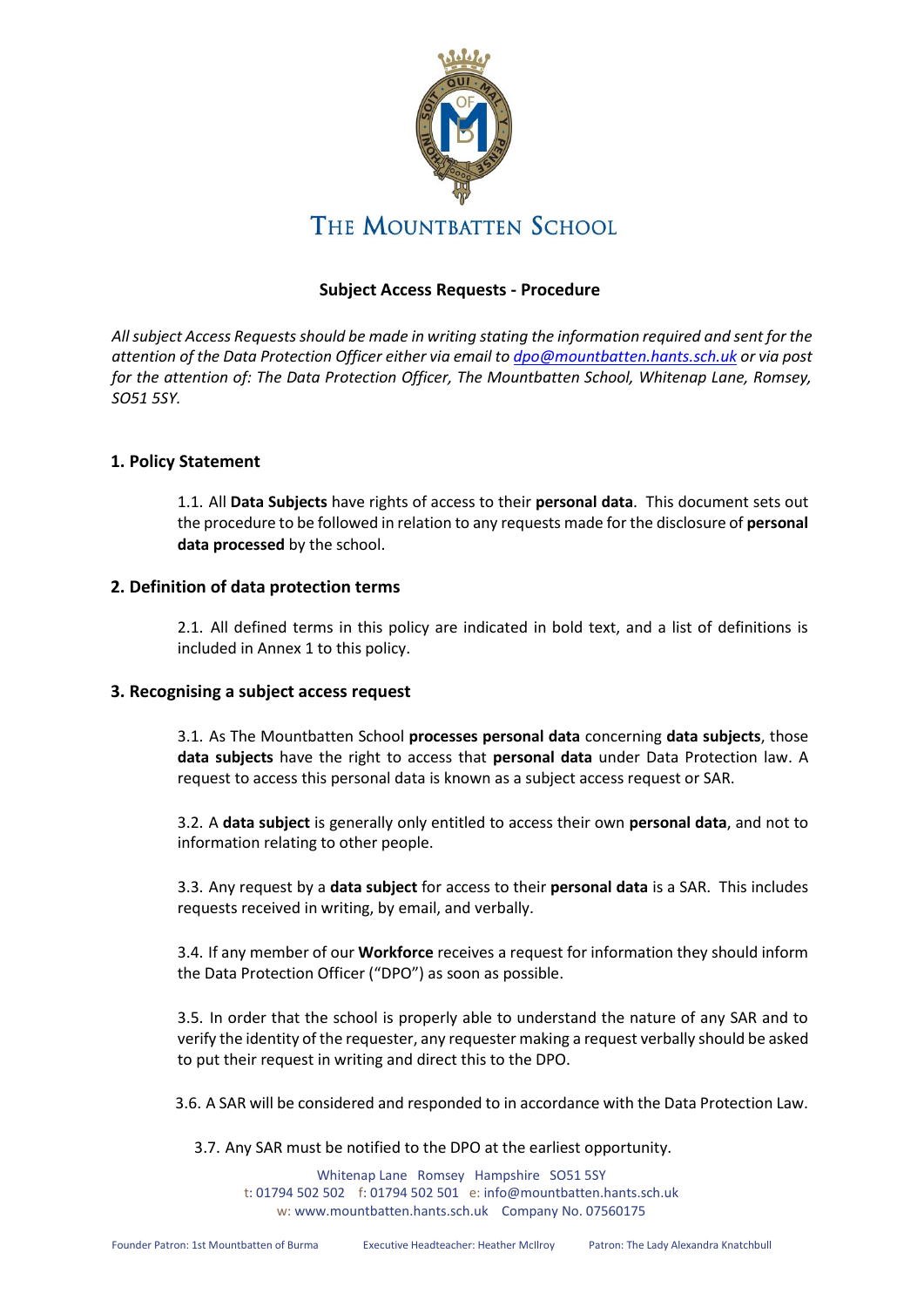## **4. Verifying the identity of a Requester**

4.1. The school is entitled to request additional information from a requester in order to verify whether the requester is in fact who they say they are.

4.2. Where the school has reasonable doubts as to the identity of the individual making the request, evidence of identity may be established by production of two or more of the following:

- 4.2.1. Current passport
- 4.2.2. Current driving licence
- 4.2.3. Recent utility bills with current address
- 4.2.4. Birth/marriage certificate
- 4.2.5. P45/P60
- 4.2.6. Recent credit card or mortgage statement

4.3. If the school is not satisfied as to the identity of the requester then the request will not be complied with, so as to avoid the potential for an inadvertent disclosure of **personal data** resulting to a data breach.

### **5. Fee for Responding to Requests**

5.1. The school will usually deal with a SAR free of charge.

5.2. Where a request is considered to be manifestly unfounded or excessive a fee may be requested. Alternatively, the school may refuse to respond to the request. If a request is considered to be manifestly unfounded or unreasonable the school will inform the requester why this is considered to be the case.

5.3. A fee may also be requested in relation to repeat requests for copies of the same information. In these circumstances a reasonable fee will be charged taking into account the administrative costs of providing the information.

### **6. Time Period for Responding to a SAR**

6.1. The school has one month to respond to a SAR. This will run from the later of a. the date of the request, b. the date when any additional identification (or other) information requested is received, or c. payment of any required fee.

6.2. In circumstances where the school is in any reasonable doubt as to the identity of the requester, this period will not commence until sufficient information has been provided by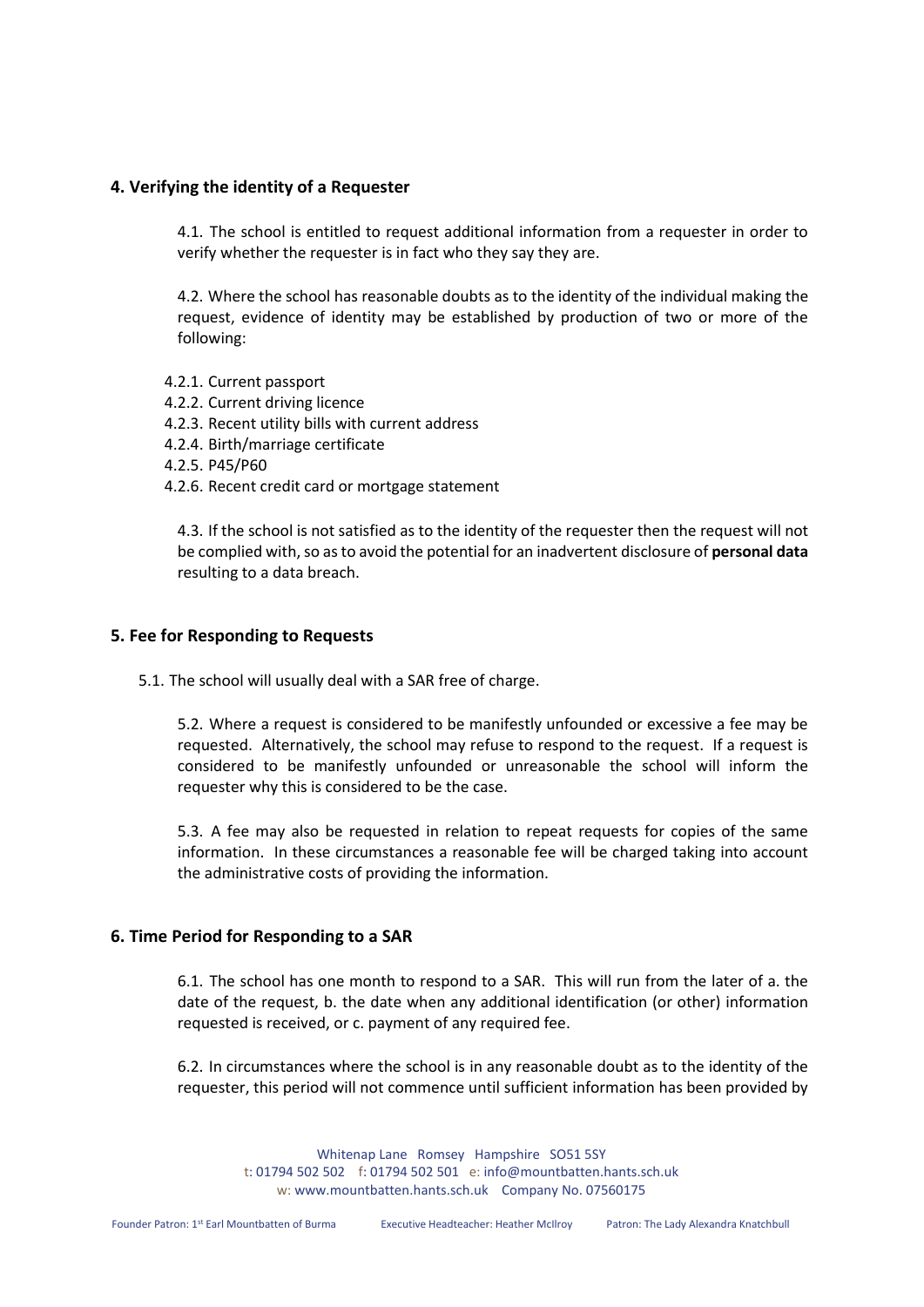the requester as to their identity, and in the case of a third party requester the written authorisation of the **data subject** has been received (see below in relation to sharing information with third parties).

6.3. The period for response may be extended by a further two calendar months in relation to complex requests. What constitutes a complex request will depend on the particular nature of the request. The DPO must always be consulted in determining whether a request is sufficiently complex as to extend the response period.

6.4. Where a request is considered to be sufficiently complex as to require an extension of the period for response, the school will notify the requester within one calendar month of receiving the request, together with reasons as to why this is considered necessary.

6.5. A request may be received during or less than one month prior to a school holiday. Where a request is made prior to a holiday period the school will seek to respond prior to that holiday commencing, however where this is not possible then the school will inform the requester that this is the case.

6.6. Requests received during extended holiday periods may not be able to be responded to within the one-month response period. The school will in those circumstances send out an initial acknowledgement of the request followed by a further acknowledgment as soon as possible following commencement of the next term setting out details of when a full response will be provided (being not more than one month of commencement of that term).

#### **7. Form of Response**

7.1. A requester can request a response in a particular form. In particular, where a request is made by electronic means then, unless the requester has stated otherwise, the information should be provided in a commonly readable format.

#### **8. Sharing Information with Third Parties**

8.1. **Data subjects** can ask that you share their **personal data** with another person such as an appointed representative (in such cases you should request written authorisation signed by the **data subject** confirming which of their **personal data** they would like you to share with the other person).

8.2. Equally if a request is made by a person seeking the **personal data** of a **data subject**, and which purports to be made on behalf of that **data subject**, then a response must not be provided unless and until written authorisation has been provided by the **data subject**. The school should not approach the **data subject** directly but should inform the requester that it cannot respond without the written authorisation of the **data subject**.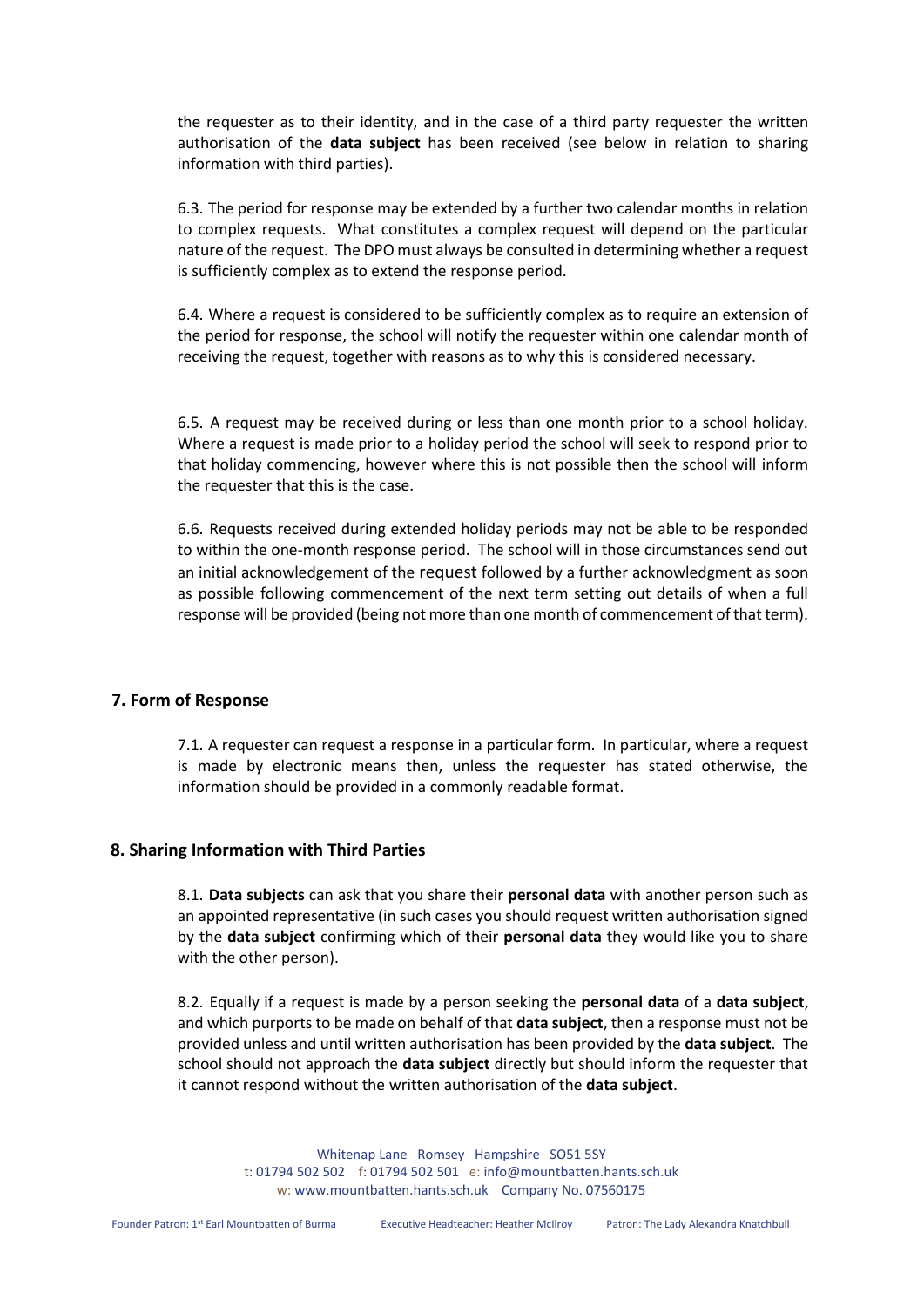8.3. If the school is in any doubt or has any concerns as to providing the **personal data** of the **data subject** to the third party, then it should provide the information requested directly to the **data subject**. It is then a matter for the **data subject** to decide whether to share this information with any third party.

8.4. **Personal data** belongs to the **data subject**, and in the case of the **personal data** of a child regardless of their age the rights in relation to that **personal data** are theirs and not those of their parents. Parents, in most cases, do not have automatic rights to the **personal data** of their child.

8.5. However, there are circumstances where a parent can request the **personal data** of their child without requiring the consent of the child. This will depend on the maturity of the child and whether the school is confident that the child can understand their rights. Generally, where a child is under 12 years of age they are deemed not to be sufficiently mature as to understand their rights of access and a parent can request access to their **personal data** on their behalf.

8.6. In relation to a child 12 years of age or older, then provided that the school is confident that they understand their rights, and there is no reason to believe that the child does not have the capacity to make a request on their own behalf, the school will require the written authorisation of the child before responding to the requester, or provide the **personal data** directly to the child in accordance with the process above.

8.7. In all cases the school should consider the particular circumstances of the case, and the above are guidelines only.

#### **9. Withholding Information**

9.1. There are circumstances where information can be withheld pursuant to a SAR. These are specific exemptions and requests should be considered on a case by case basis.

9.2. Where the information sought contains the **personal data** of third party **data subjects** then the school will:

- 9.2.1. Consider whether it is possible to redact information so that this does not identify those third parties, taking into account that it may be possible to identify third parties from remaining information;
- 9.2.2. If this is not possible, consider whether the consent of those third parties can be obtained; and
- 9.2.3. If consent has been refused, or it is not considered appropriate to seek that consent, then to consider whether it would be reasonable in the circumstances to disclose the